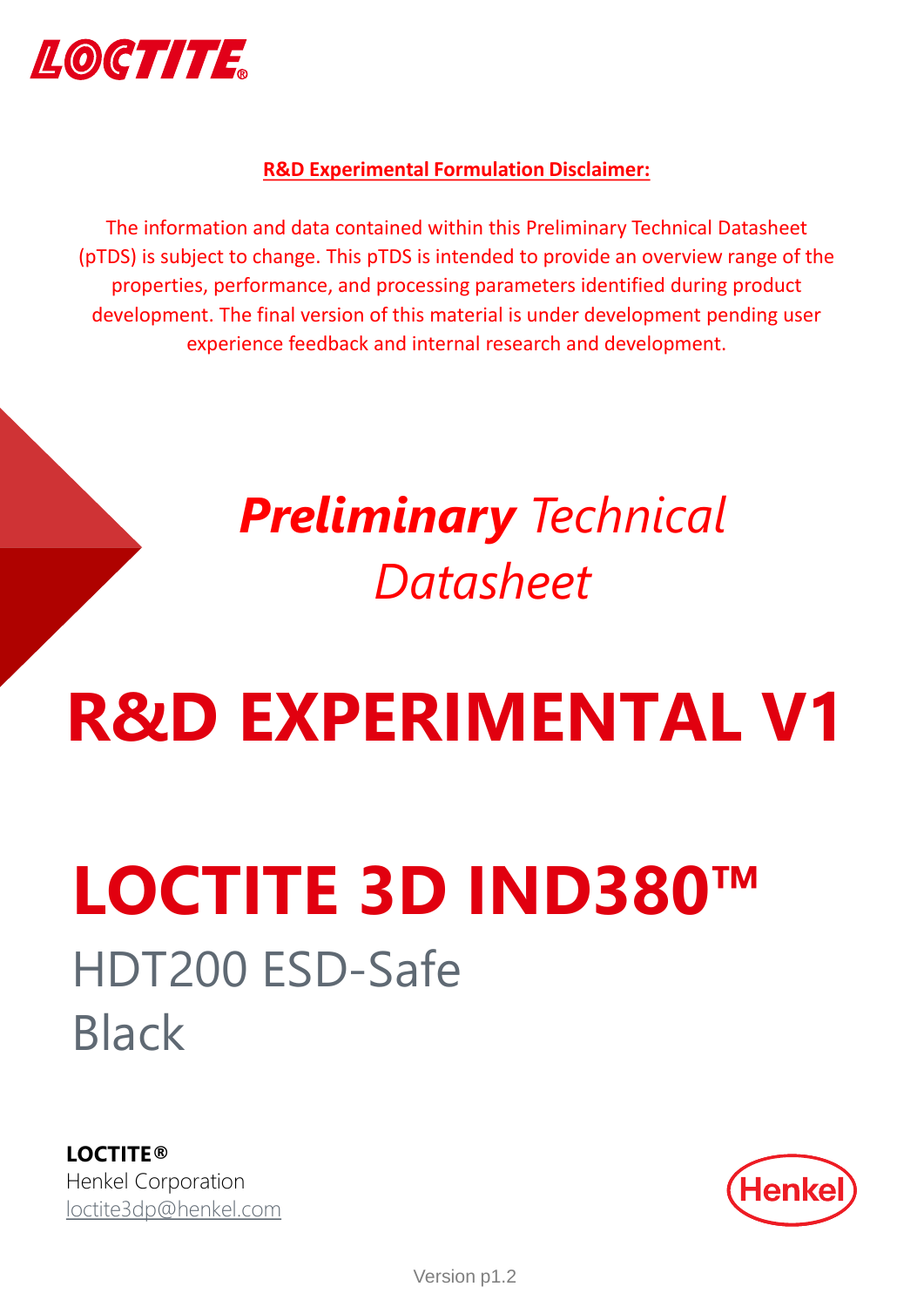LOCTTTE. **IND380™**

HDT200 ESD-Safe **Black** 



# **LOCTITE 3D IND380TM**

LOCTITE 3D IND380 is a high temperature resistant resin with HDT >200°C, static dissipative properties, and high stiffness

LOCTITE 3D IND380 shows good surface finish and sufficient toughness to withstand mechanical stresses from low load manufacturing processes. Its unique properties make it ideal for applications such as jigs and fixtures for electronic device handling and manufacturing via processes such as flux welding and PCB-A reflow



- Tooling at high temperature, low pressure
- Jigs and fixtures for electronic device manufacturing processes





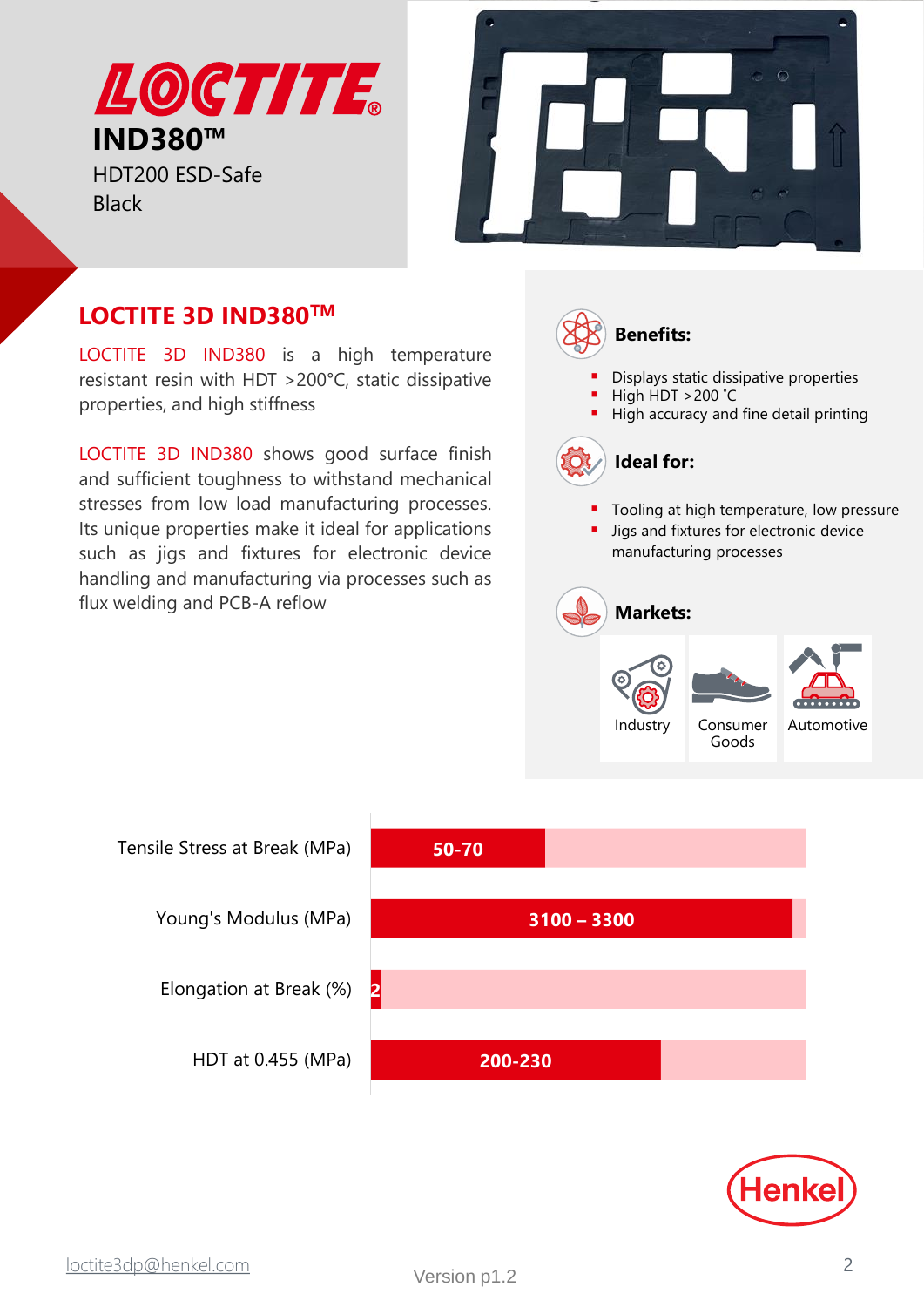

**IND380™** HDT200 ESD-SAFE BLACK



# **PROPERTIES**

| <b>Mechanical Properties</b>      | <b>Measure Method</b> |            | <b>Post Processed</b><br>(Broad Spectrum UV) |
|-----------------------------------|-----------------------|------------|----------------------------------------------|
| Tensile Stress at Break           | <b>MPa</b>            | ASTM D638  | $50 - 70$                                    |
| Young's Modulus                   | MPa                   | ASTM D638  | 3100-3300                                    |
| Strain at Break                   | %                     | ASTM D638  | $2 - 3$                                      |
| Flexural Strength                 | <b>MPa</b>            | ASTM D790  | 100-120                                      |
| <b>Flexural Modulus</b>           | MPa                   | ASTM D790  | 3500-3800                                    |
| <b>Flexural Strain at Break</b>   | %                     | ASTM D790  | $2.5 - 3.5$                                  |
| <b>Other Properties</b>           |                       |            |                                              |
| IZOD Impact Strength<br>(Notched) | J/m                   | ASTM D256  | $13 - 16$                                    |
| HDT at 0.455 MPa                  | °C                    | ASTM D648  | 200-230                                      |
| HDT at 1.82 MPa                   | °C                    | ASTM D648  | 140-170                                      |
| Surface Resistivity               | Ω                     | ASTM D257  | $10^6 - 10^8$                                |
| Shore Hardness (5s)               | D                     | ASTM D2240 | 90-95                                        |
| Water Absorption (24 hr)          | %                     | ASTM D570  | <0.5                                         |
| Solid Density                     | q/cm <sup>3</sup>     | ASTM D1475 | $1.2 - 1.3$                                  |
|                                   |                       |            |                                              |

| <b>Liquid Properties</b> | <b>Measure</b>    | Method     | <b>Value</b>   |
|--------------------------|-------------------|------------|----------------|
| Viscosity (25°C, 77°F)   | сP                | ASTM D7867 | $5000 - 10000$ |
| Liquid Density           | q/cm <sup>3</sup> | ASTM D1475 | $1.1 - 1.2$    |

"All specimen are printed unless otherwise noted. All specimen were conditioned in ambient lab conditions at 19-23°C / 40-60% RH for at least 24 hours."

ASTM Methods and Parameters: D638-14 Type IV, 5 
mm/min D790-17 Method B, 1.5 mm/min D648-18 Method A D256-10 (18) - Machine Notched, 6 mm x 12 mm, 2.75 J Striker

D570-98 (18) - 0.125" x 2" Disc , 24hr @ 25°C D2240-15 (21) D7867-13 (20) D1475-13 (20)

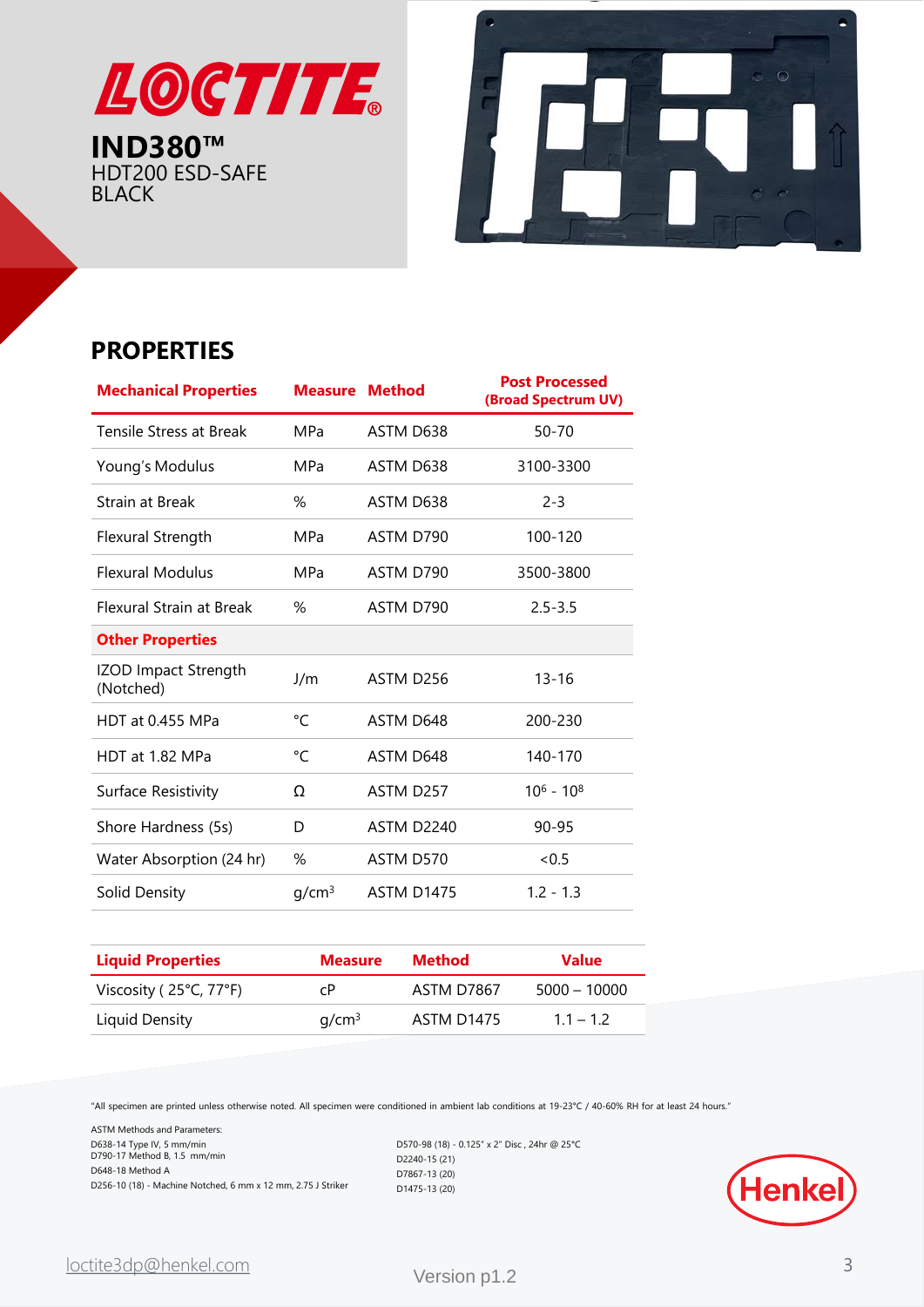

# **WORKFLOW**

HDT200 ESD SAFE

BLACK

Validated workflows need to be followed to achieve properties as provided in the pTDS. Examples of validated workflow steps are listed below. Users should defer to the most current workflow information for best results which can be found at <https://www.loctiteam.com/printer-validation-settings>

#### **PRINTER SETTINGS**

LOCTITE 3D IND380 is formulated to print optimally on industrial DLP printers. Read the safety data sheet carefully to get details about health and safety instructions. Shake resin bottle well before use.

| <b>Recommended Printer Parameters</b> |           |  |  |  |
|---------------------------------------|-----------|--|--|--|
| Print Temperature (°C):               | $25 - 60$ |  |  |  |
| Printer Wavelengths (nm):             | 385, 405  |  |  |  |
| Irradiance (mW/cm <sup>2</sup> ):     | $3 - 10$  |  |  |  |
|                                       |           |  |  |  |

#### **Example Print Parameters: 5 mW/cm² at 385 nm, 35°C**

| Layer Thickness (µm):      | 100      |
|----------------------------|----------|
| First layer time (s)       | 25-35    |
| Burn in region (s):        | 15-25    |
| Model Layer Cure Time (s): | $8 - 12$ |

#### **POST PROCESSING**

LOCTITE 3D IND380 requires post processing to achieve specified properties. Prior to post curing, support structures should be removed from the printed part, and the part should then be washed. Use compressed air to remove residual solvent from the surface of the material between intervals.

| <b>Post Process Step</b> | Agent               | <b>Method</b>                 | <b>Duration</b>  | <b>Intervals</b> | <b>Additional Info</b>                  |
|--------------------------|---------------------|-------------------------------|------------------|------------------|-----------------------------------------|
| Cleaning 1               | Cleaner T<br>or IPA | Hand Wash or<br>Agitated Bath | 2 min            | l or 2           | Allow parts to dry<br>between intervals |
| Dry                      | n.a.                | Compressed air                | 60 s             | 1 or 2           | Air pressure (50 psi)                   |
| Wait before post curing  | n.a.                | Ambient condition             | $60 \text{ min}$ |                  | Room temperature                        |

#### **POST CURING**

LOCTITE 3D IND380 requires post curing to achieve specified properties. It is recommended that a wide spectrum lamp be used to post cure parts.

| <b>UC Curing Unit</b>  | <b>UV Source</b>                     | <b>Intensity</b>                 | Cure time/<br>side | <b>Additional Settings</b><br>(Shelf, Output Energy) |
|------------------------|--------------------------------------|----------------------------------|--------------------|------------------------------------------------------|
| Dymax 5000 EC<br>Flood | Mercury Arc Bulb<br>(broad spectrum) | 150 mW/cm <sup>2</sup> at 380 nm | $10 \text{ min}$   | 400W, Shelf K                                        |

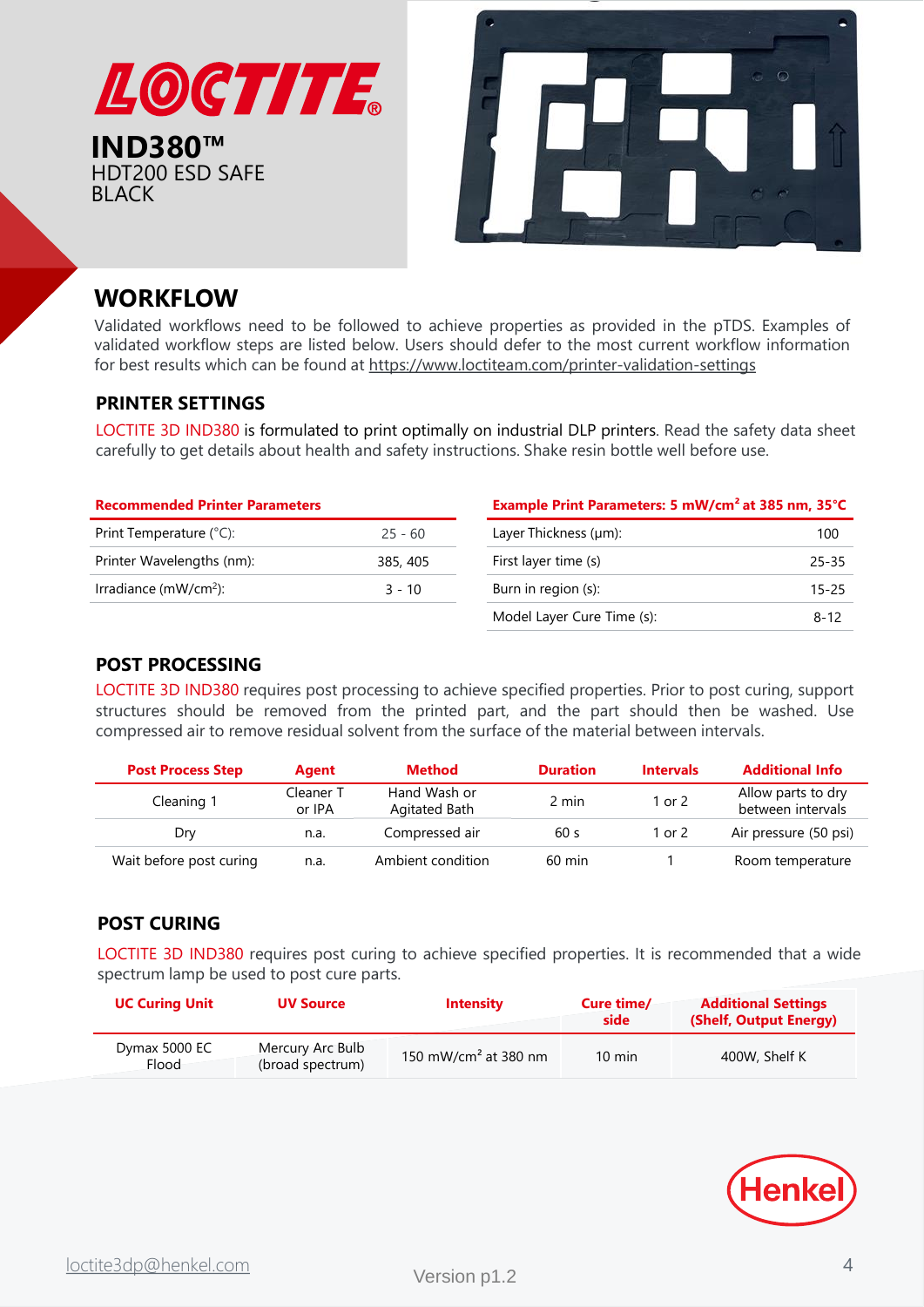



## **ADDITIONAL DEVELOPMENT OPTIONS**

#### **Colors:**

- Available: Black
- Possible: Pending user feedback and internal R&D

#### **Customization:**

Pending user feedback and internal R&D

## **POTENTIAL LIMITATIONS**

#### **Material Stability:**

- R&D Experimental v1 is known to display particle agglomeration and separation. The commercial version of this material will display improved stability and product consistency.
- **EXECT** For best results it is required to agitate the material well prior to use. It is required to reagitate any material in a printer every 24 hours to mitigate the effects of agglomeration.

#### **Hardware Compatibility:**

- Not intended for vat stereolithography printers or low irradiance LCD printers.
- Print temperatures of 35-45°C are preferred

#### **Processing:**

- Do not soak parts in solvent for  $>2$  minute(s) at a time
- Clean and cure parts within 24 hours of print completion

<https://www.loctiteam.com/printer-validation-settings/>

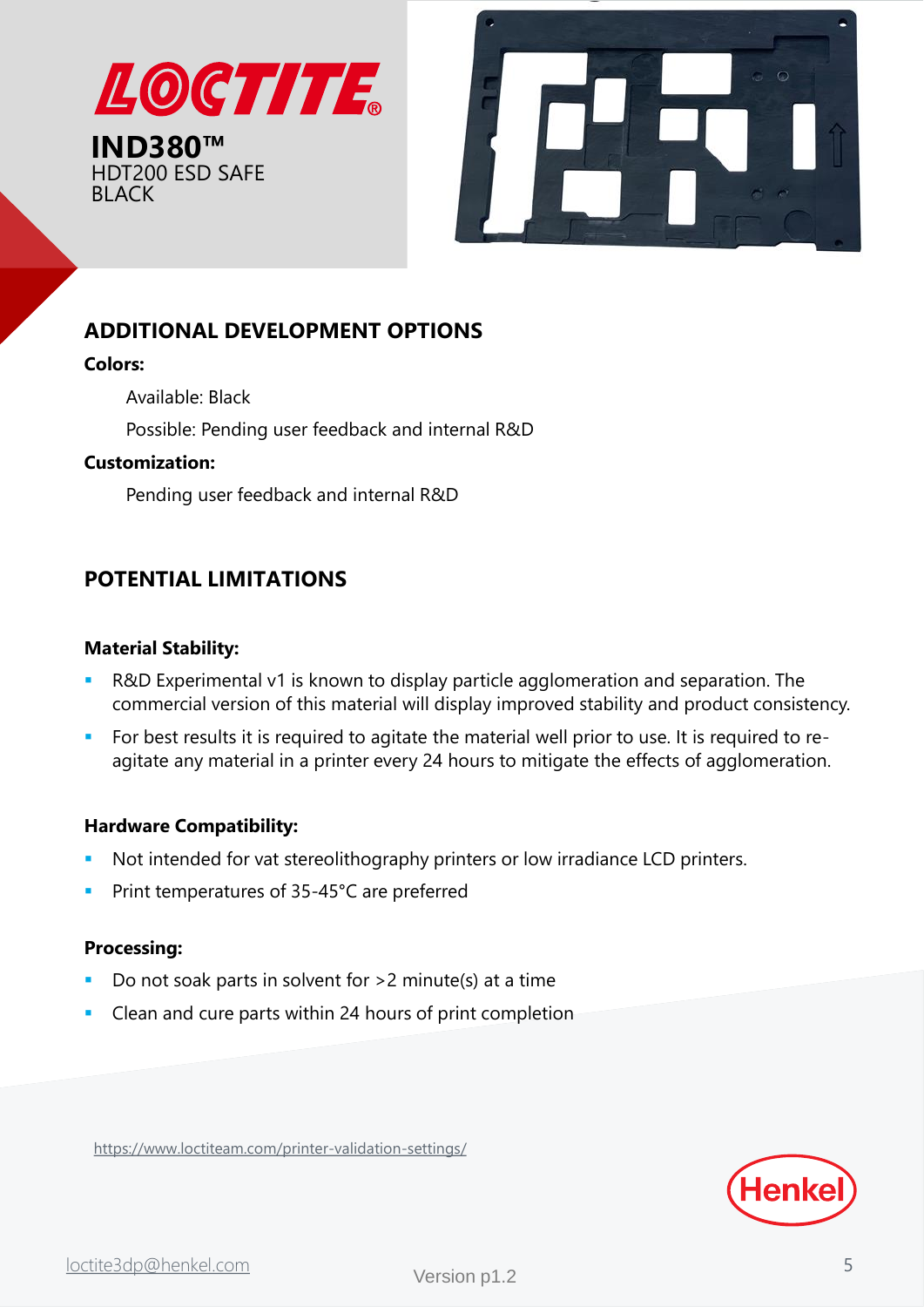

**IND380™** HDT200 ESD SAFE BLACK



# **NOTE**

The information provided in this Preliminary Technical Data Sheet (pTDS) including the recommendations for use and application of the product are based on our knowledge and experience of the product as at the date of this TDS. The product can have a variety of different applications as well as differing application and working conditions in your environment that are beyond our control. Henkel is, therefore, not liable for the suitability of our product for the production processes and conditions in respect of which you use them, as well as the intended applications and results. We strongly recommend that you carry out your own prior trials to confirm such suitability of our product.

Any liability in respect of the information in the Technical Data Sheet or any other written or oral recommendation(s) regarding the concerned product is excluded, except if otherwise explicitly agreed and except in relation to death or personal injury caused by our negligence and any liability under any applicable mandatory product liability law.

#### In case products are delivered by Henkel Belgium NV, Henkel Electronic Materials NV, Henkel Nederland BV, Henkel Technologies France SAS and Henkel France SA please additionally note the following:

In case Henkel would be nevertheless held liable, on whatever legal ground, Henkel's liability will in no event exceed the amount of the concerned delivery.

#### In case products are delivered by Henkel Colombiana, S.A.S. the following disclaimer is applicable:

The information provided in this Technical Data Sheet (TDS) including the recommendations for use and application of the product are based on our knowledge and experience of the product as at the date of this TDS. Henkel is not liable for the suitability of our product for the production processes and conditions in respect of which you use them, as well as the intended applications and results. We strongly recommend that you carry out your own prior trials to confirm such suitability of our product.

Any liability in respect of the information in the Technical Data Sheet or any other written or oral recommendation(s) regarding the concerned product is excluded, except if otherwise explicitly agreed and except in relation to death or personal injury caused by our negligence and any liability under any applicable mandatory product liability law.

#### In case products are delivered by Henkel Corporation, Resin Technology Group, Inc., or Henkel Canada, Inc. the following disclaimer is applicable:

The data contained herein are furnished for information only and are believed to be reliable. We cannot assume responsibility for the results obtained by others over whose methods we have no control. It is the user's responsibility to determine suitability for the user's purpose of any production methods mentioned herein and to adopt such precautions as may be advisable for the protection of property and of persons against any hazards that may be involved in the handling and use thereof. In light of the foregoing, Henkel Corporation specifically disclaims all warranties expressed or implied, including warranties of merchantability or fitness for a particular purpose, arising from sale or use of **Henkel Corporation's products. Henkel Corporation specifically disclaims any liability for consequential or incidental damages of any kind, including lost profits.** The discussion herein of various processes or compositions is not to be interpreted as representation that they are free from domination of patents owned by others or as a license under any Henkel Corporation patents that may cover such processes or compositions. We recommend that each prospective user test his proposed application before repetitive use, using this data as a guide. This product may be covered by one or more United States or foreign patents or patent applications.

#### **Trademark Usage**

Except as otherwise noted, all trademarks in this document are trademarks of Henkel Corporation in the U.S. and elsewhere. ® denotes a trademark registered in the U.S. Patent and Trademark Office.